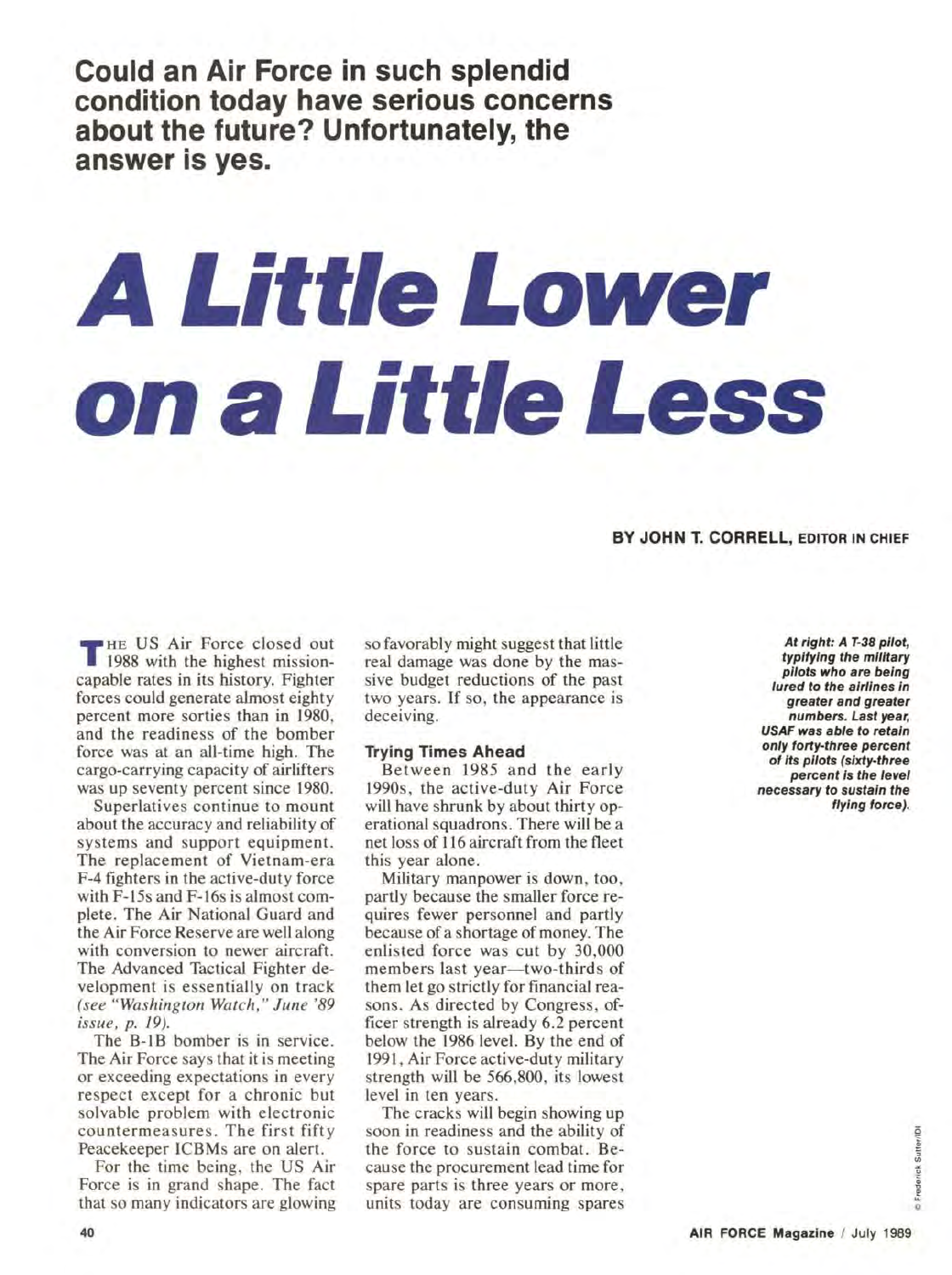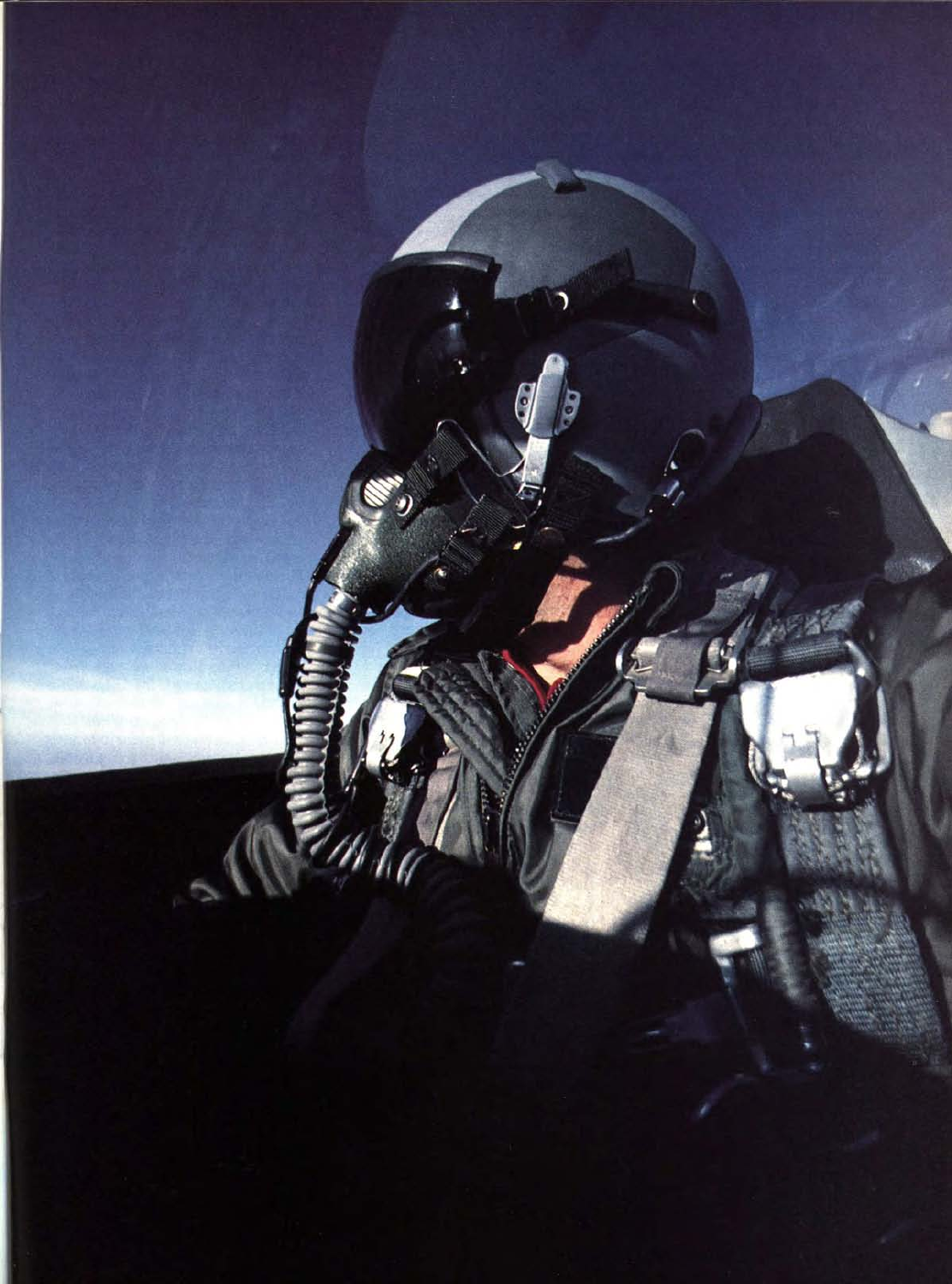ordered in the relatively good years of 1986 and 1987. The flow of parts through the pipeline will diminish sharply about a year from now.

The strategic modernization plan is mired in political and financial muck. The compromise brokered in 1983 by the Scowcroft Commission—a combination of 100 MX Peacekeeper ICBMs and a substantial number of mobile Midgetman missiles—did not hold. The Air Force may never get the second fifty Peacekeepers. Midgetman, which the Reagan Administration tried to kill outright a year ago, is once again a live possibility.

If Midgetman is resurrected, \$24.8 billion will have to be found to pay for it. Moreover, the Air Force is asking for additional appropriations of \$1.4 billion to make modifications and corrections to the B-1B.

### **Losses in Revised Budget**

The B-2 Stealth bomber was among the programs hardest hit in the latest budget revision. Its 1990-91 funding was cut by \$4 billion. The Bush Administration wants to slow development until its

**The strategic modernization plan is mired in political and financial muck. Meanwhile, though the last of the B-lBs was delivered on schedule last year, the furor about the system goes on.** 

concerns about B-2 cost estimates and technical performance are satisfied.

The new budget also terminated the procurement of F-15E longrange interdictors at 200 rather than 392 as originally planned. The fastmoving A-16 attack aircraft, which the Air Force wanted as a replacement for its A-10s, was eliminated as well.

A further personnel strength reduction of 3,200 in 1990 will not affect net effectiveness much, because of the lower requirements that go along with drawdowns in force structure.

Declaring insufficient funds to support the National Aerospace Plane, the Air Force proposes sending the development to NASA along with a \$100 million contribution toward its continuation.

Even worse may be yet to come. Further reductions of at least \$44.3 billion must be made from the fiveyear defense plan by 1994. President Bush has conceded that much, but Congress may insist on cuts that go deeper still. The next big money scramble in the Pentagon will be over how to allocate these reductions.

# **Bombers in Controversy**

Details about the B-2 have been trickling out since November, when the public was permitted its first look—from 200 feet away—at the bat-winged bomber. In April, the Air Force revealed that the B-2 has a maximum takeoff weight of more than 250,000 pounds and a range of 6,000 nautical miles at high altitude without refueling. It can carry 50,000 pounds of weapons in two side-by-side internal bays. (The payload of the B-1B is 134,000 pounds.)

Aerodynamically, the B-2's flying wing design "is almost as efficient as the high-flying U-2," according to Gen. Bernard P. Randolph, Commander of Air Force Systems Command. "It is also fifty percent more efficient than the B-1."

General Randolph further says that critical speculation about the flying wing's lack of stability is unfounded: "While a conventional aircraft gains directional stability from its horizontal and vertical tail surfaces, the tail assembly also creates undesired drag. The flying wing is near neutrally stable." Confidence in the design is backed up by 24,000 hours of wind-tunnel testing, General Randolph says.

If need be, the B-2 could conduct such long-range operations as the Libyan raid of three years ago from a long distance and with great advantages in surprise. "With precision munitions and one or two tankers, three to four B-2s could have done the same job direct from Stateside bases," General Randolph says.

The major controversy on the B-2 is its cost. The Air Force has acknowledged sixteen percent escalation and now says that the flyaway cost per aircraft will be \$305 million (\$516 million if R&D expenses are prorated). There is some disagreement within the Pentagon on the cost estimate, and a figure of \$750 million is making the rounds of the Washington rumor mill.

The last of the B-1Bs was delivered on schedule in April 1988, but the furor about the system goes on. The Air Force says that the most critical electronic countermeasures do work, but that a design deficiency precludes full performance by the defensive avionics system. The plan is to develop a separate radar warning receiver for the B-1B while efforts to improve the existing ALQ-161 ECM suite continue.

The independent radar warning receiver would cost \$489 million. The Air Force will also ask new appropriations of \$250 million for ECM support equipment, \$485 million for capabilities (such as adapting the B-1B to employ SRAM II missiles) not in the original program baseline, and \$202 million for antiicing equipment for the engine intake system, new antennas, and other improvements.

If approved, this spending would finally take the B-1B program cost over the cap (\$20.5 billion in 1981 dollars) established eight years ago. Correction of the core system would be covered by \$476 million previously appropriated.

### **Missiles and Politics**

All of the facts and arguments on ICBM modernization are familiar. From here on, it's a matter of which approach the Administration will accept and who has the votes in Congress.